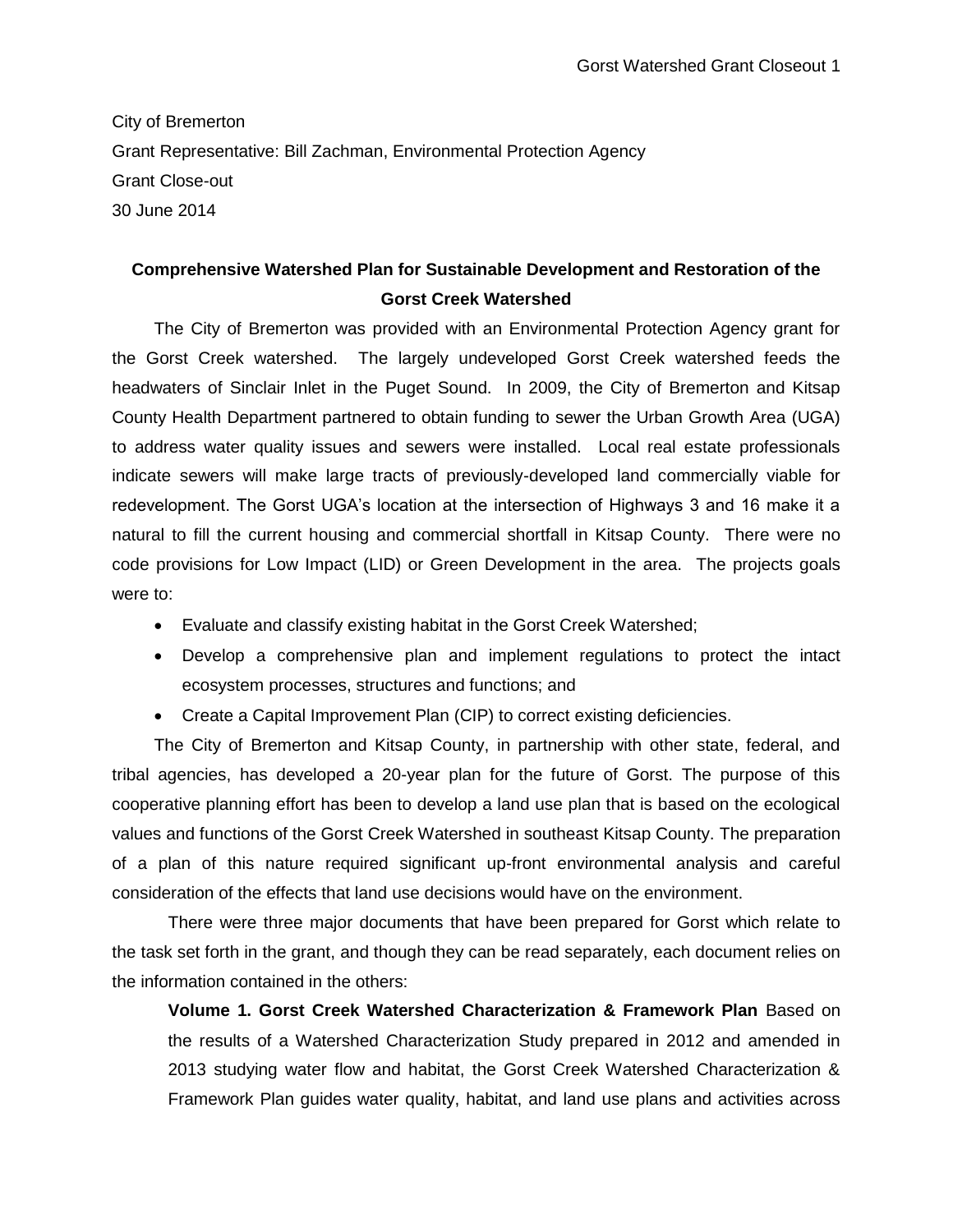the approximately 6,570-acre watershed. The Gorst Creek Watershed Characterization & Framework Plan provides a common set of goals, policies, and best management practices intended for adoption and implementation by the City of Bremerton, which governs nearly two-thirds of the watershed in its city limits, and by Kitsap County, which governs unincorporated lands comprising over one-third of the watershed. This plan was developed by the task described in Task 1, Watershed Characterization.

**Volume 2. Gorst Planned Action Environmental Impact Statement** The Gorst Planned Action Environmental Impact Statement (EIS) is an informational document that provides the City of Bremerton, Kitsap County, members of the public, and other agencies with environmental information, an evaluation of alternatives, and potential mitigation measures to minimize environmental impacts. The Gorst EIS analyzes the *No Action Alternative (Alternative 1)*, e.g. continuation of the City's and County's current Comprehensive Plans and development regulations applicable to the Gorst Creek Watershed and Gorst Urban Growth Area (UGA). The EIS also addresses two *Action Alternatives (Alternatives 2 and 3)* and a *Preferred Alternative* that vary land use patterns, particularly in the Gorst UGA; these alternatives consider increasing residential development and enhancing commercial development while promoting environmental restoration and protection. The Gorst EIS allows the City of Bremerton and Kitsap County to consider designating a planned action for some or all of the Gorst UGA. Designating a planned action streamlines environmental review for development proposals consistent with EIS mitigation measures that are adopted in a planned action ordinance. This plan was developed by the task described in Task 3, Planned Action EIS.

**Volume 3. Gorst Subarea Plan** While the Gorst Creek Watershed Characterization & Framework Plan referred to above analyzed the entire 6,570-acre Gorst Creek Watershed, this Subarea Plan is intended only to address the future vision and development regulations for the Gorst UGA, which is approximately 335 acres in size. The UGA is currently under the jurisdiction of Kitsap County and assigned to the City of Bremerton as an annexation area, and this Subarea Plan will be adopted jointly by both jurisdictions. This Gorst Subarea Plan is a comprehensive 20-year plan that establishes the general patterns for future land use, transportation and other infrastructure needs in Gorst. The purpose of this plan is to provide greater detail, guidance and predictability to future development within the Gorst UGA, while also protecting the environment. This document also details the public involvement process and includes the Capital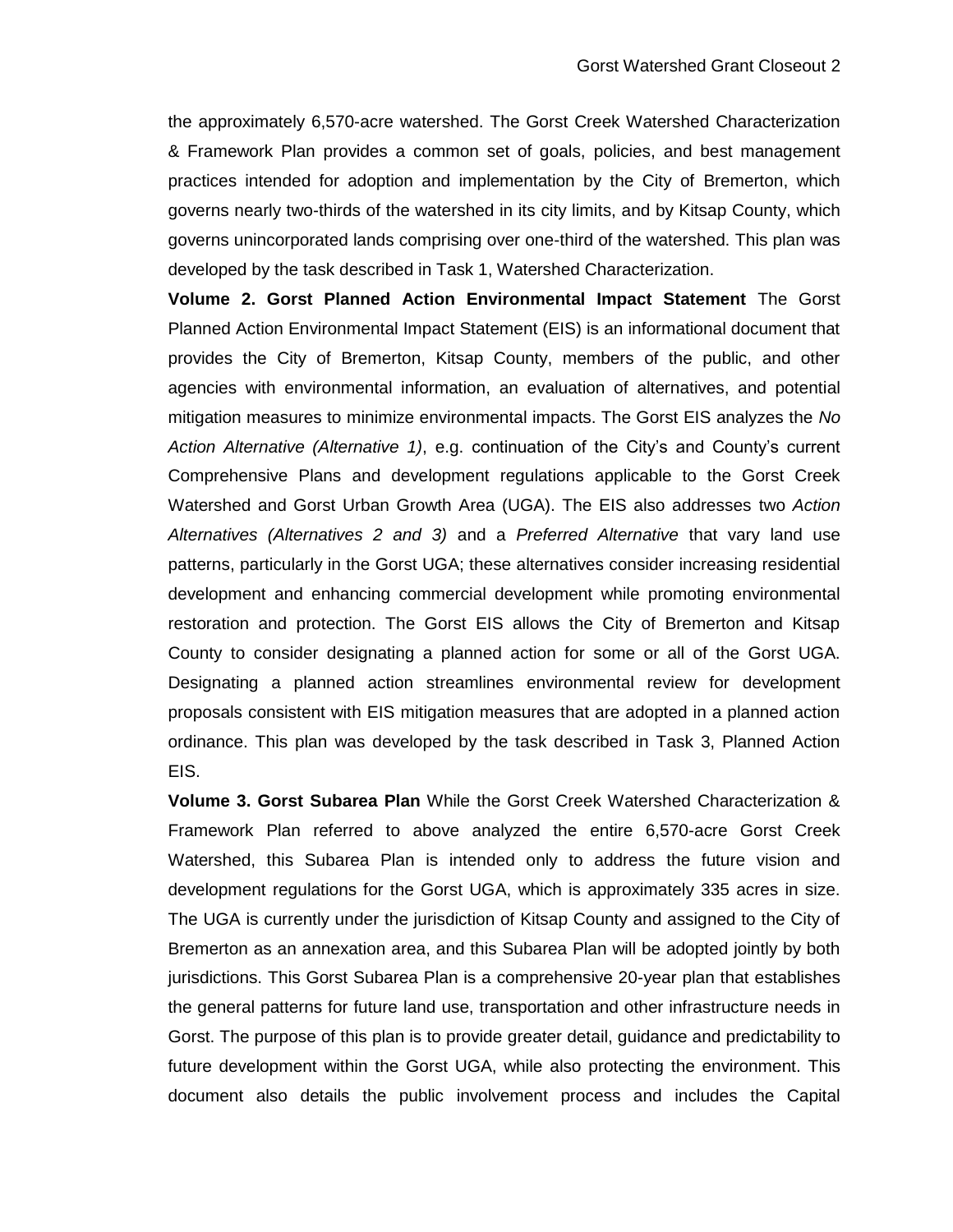Improvement Plan. This plan was developed by the task described in specifically Task 2 Land Use, but the Subarea Plan also includes details on Task 4, Stromwater planning, 5, Capital Improvement Plan and 6, Public Involvement.

This process provided a lot of challenges, especially one close to home for us, with continuous staff changes till the last push. Though this grant was granted to the City in 2010, the staff changes kept placing this grant in a limbo, while the replacements were figured out and staff continuing to be cut (budget cuts due to recession). Finally we got a team involved who cleared their schedule in 2013 and they pushed till the final project was adopted that December (great success). If we could have hindsight on this, there will be little that we could change. Challenges also included working on the SUSTAIN model. This was the last item on the grant that we had to produce. We were excited to discuss and include the results of the SUSTAIN model, but things kept not being sufficient. Finally EPA and our consultants got a product that was satisfying and so 5 months after the initial adoption, we can finally close that chapter as we had a placeholder in our code and now we can replace with actually report. If we could do this again, we would have pushed harder on this to be completed earlier in the project (we didn't quite realize the difficulty it was going to be to get this report correct and had to issue our consultants more funds to complete this portion on the project).

Though the City and the County are very satisfied with our products from this grant, to plan for future development within this watershed, this didn't completely fix all the issues with the watershed that we know need future consideration. The main constraint is the traffic throughout the area. This is a bottleneck traffic for 2 hours a day which makes this area why displeasing to most and provides pollution to the area from the idling cars. WSDOT has provided funding to also look into this issue, but the City/County need to push for a solution. In addition, in the longterm approach, this process clearly identified that upland development is directly affecting the valley that feeds out to the inlet and we have required development to provide 100% stormwater retention, but since this area gets flooding, we provided incentives for the development to plan for 100+% stormwater to help management other development's runoff. This concept is very important about upland development (which this could also be tied into the Oso slide which all Planners are trying to plan different for upland development). Outreach to the local jurisdictions will be important in this measures and the City has already presented this planning effort in the Planning Association of Washington in Lynwood, and are planning on presenting to the American Planning Association – Washington Chapter Annual Conference (in October in 2014).